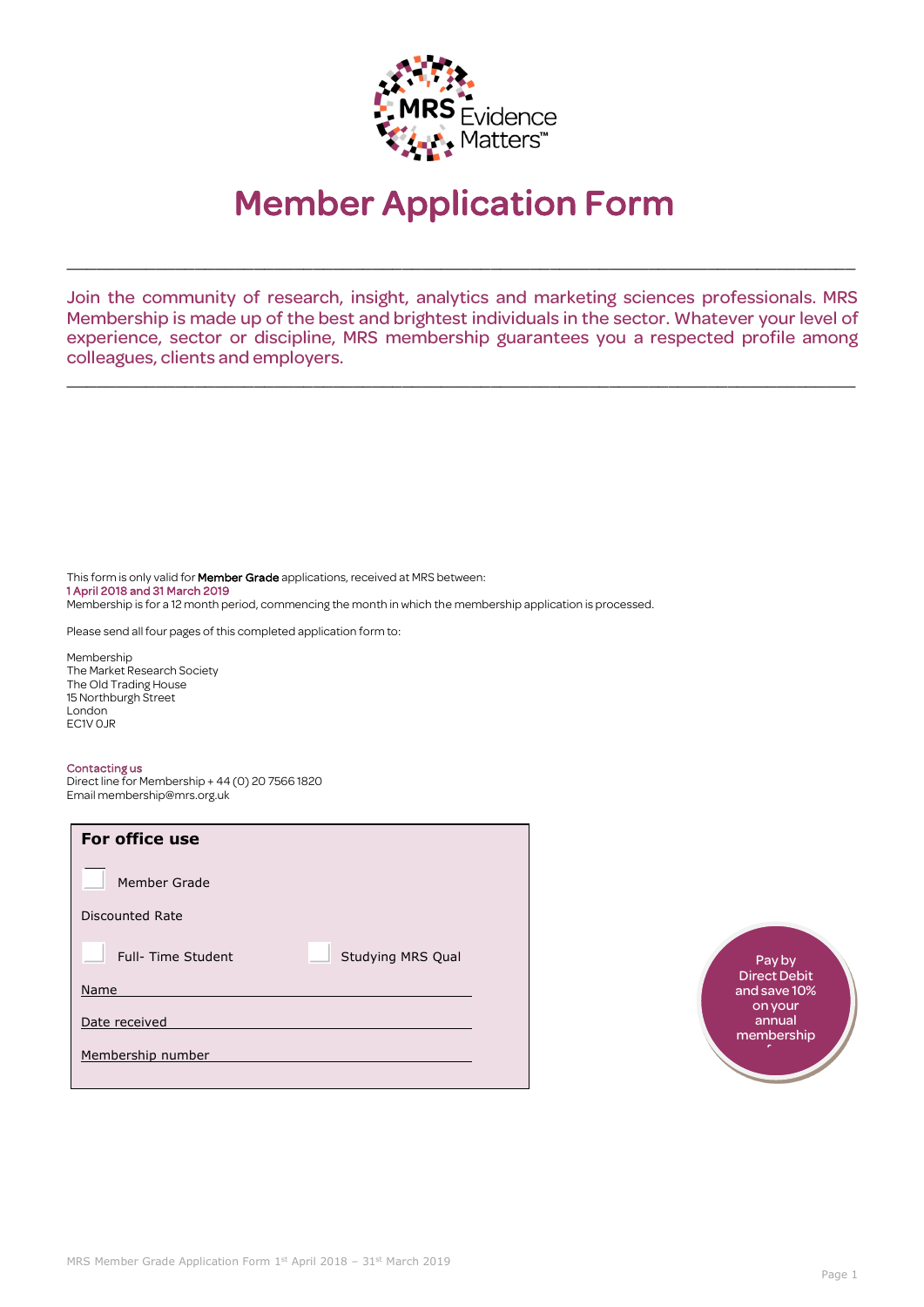# PLEASE USE BLOCK CAPITALS

## Contact Details

| Last name                     |  |  |
|-------------------------------|--|--|
| First name                    |  |  |
| Date of birth<br>(dd/mm/yyyy) |  |  |

## Current employment

| Company name (in full) |         |
|------------------------|---------|
| Job title/position     |         |
| Department/Business    |         |
| Address                |         |
|                        |         |
|                        |         |
| Postcode               | Country |
| Direct line            |         |
| Email                  |         |
|                        |         |
| <b>Home Address</b>    |         |
| <b>Address</b>         |         |
|                        |         |
|                        |         |

| Postcode     | Country<br><u> 1989 - John Stein, mars and de final and de final and de final and de final and de final and de final and de</u> |
|--------------|---------------------------------------------------------------------------------------------------------------------------------|
| Phone number | Mobile number<br><u> 1980 - Jan Barnett, amerikansk politik (</u>                                                               |
| Email        |                                                                                                                                 |
| Direct line  |                                                                                                                                 |
| Email        |                                                                                                                                 |

## Your preferred contact details

MRS will generally communicate with you by email as this increases the speed and efficiency of receiving membership benefits and communication, and it is also a great way to become more environmentally friendly. Please state which address you prefer us to use for both postal and email communications.

| Postal: Business | Home |  |
|------------------|------|--|
| Email: Business  | Home |  |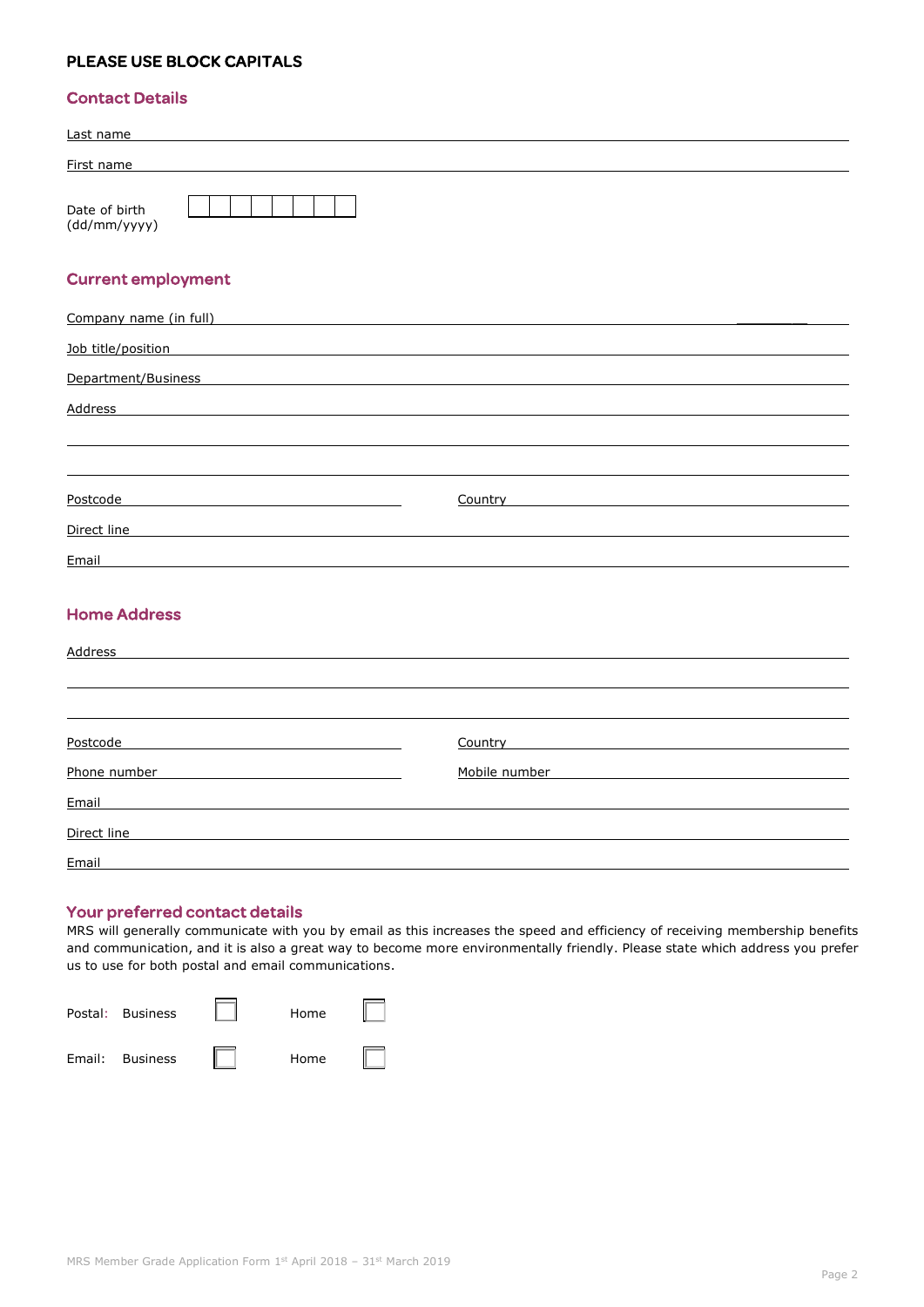## **CPD**

MRS Continuous Professional Development (CPD) programme offers you as a member of MRS, a framework to take control of their professional development planning; enabling you to plan your future career needs, to maximise the benefit of your MRS membership and to offer you the opportunity to gain recognition for your career progression by **upgrading** your membership to MRS Certified Member Status.

| Please tick this box if you would like to enrol for MRS CPD                   |                                                               |                            |                                      |  |  |
|-------------------------------------------------------------------------------|---------------------------------------------------------------|----------------------------|--------------------------------------|--|--|
| Please tick this box if you would like to receive more information on MRS CPD |                                                               |                            |                                      |  |  |
| More about you and your employer                                              |                                                               |                            |                                      |  |  |
|                                                                               | What year did you begin your career in research? (state year) |                            |                                      |  |  |
| <b>Current employer activity</b> (please give the company's main activity)    |                                                               |                            |                                      |  |  |
| Academic                                                                      |                                                               |                            | <b>Boutique/Specialist Agency</b>    |  |  |
| Client Organisation                                                           |                                                               | Creative Agency            |                                      |  |  |
| Data & Business Analytics                                                     |                                                               | Digital/Online Agency      |                                      |  |  |
| Fieldwork                                                                     |                                                               | Government                 |                                      |  |  |
| Management Consultants                                                        |                                                               |                            | Research Agency > £20 million t/over |  |  |
| Research Agency < £20 million t/over                                          |                                                               | <b>Technology Supplier</b> |                                      |  |  |
| Third Sector                                                                  |                                                               | Viewing Facility           |                                      |  |  |
| Other                                                                         |                                                               |                            |                                      |  |  |
| Reason for joining MRS (just one please)                                      |                                                               |                            |                                      |  |  |
| Professional recognition                                                      | Career development                                            |                            | Professional development             |  |  |
| Business development                                                          | Networking                                                    |                            | My employer told me to               |  |  |
| Discount on an MRS training<br>course/conference/event                        | Other (please state)                                          |                            |                                      |  |  |
| <b>Where did you hear of MRS</b> (just one please)                            |                                                               |                            |                                      |  |  |
| Employer                                                                      | Colleague                                                     |                            | Google Search                        |  |  |
| <b>MRS Email</b>                                                              | Research Live                                                 |                            | Exhibition/Conference                |  |  |
| Impact Magazine                                                               | University Lecturer/Graduate Roadshow                         |                            |                                      |  |  |
| Other (please state)                                                          |                                                               |                            |                                      |  |  |

#### Member Directory

One of the benefits of your membership is being able to connect with other MRS Members via our online Member Directory.

The Member Directory lists name, job title, company, email, region, country, membership grade and member since date. Only members of MRS are able to access and view the Member Directory.

Tick here if you want to opt in to being listed in the Member Directory

#### RBG

To reduce unnecessary printing, and in response to feedback from members, we are now offering you the opportunity to optout from receiving your hard copy of the Research Buyers Guide (RBG). The publication is available online.

Tick here if you want to opt out of receiving hard copy **RBG**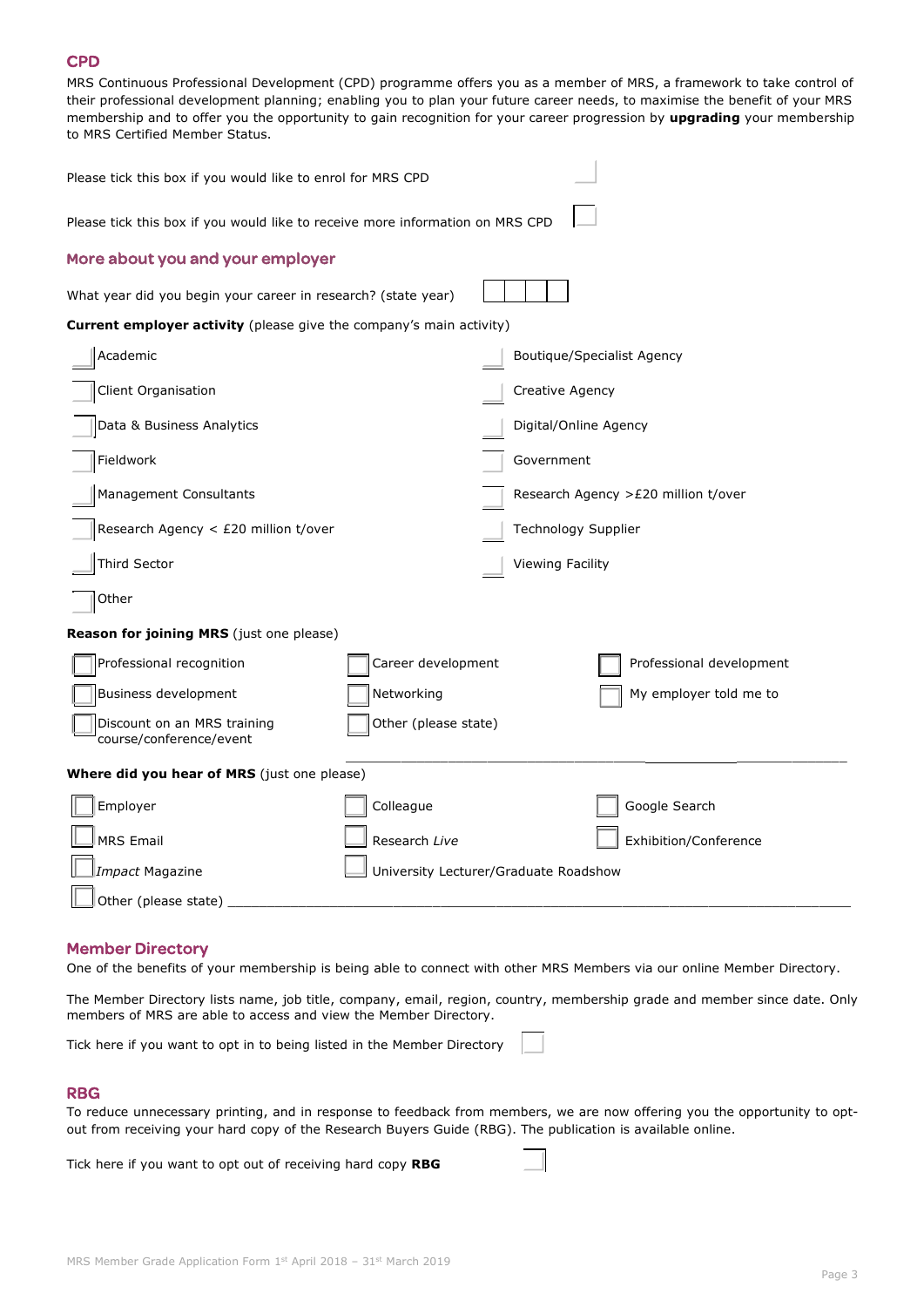## MRS Member Communications

The Market Research Society processes the information provided by members and applicants for membership to enable it to carry out its activities in accordance with its objectives and for its administrative purposes. Email increases the speed and efficiency of receiving membership benefits and communication, and it is also a great way to become more environmentally friendly.

MRS uses informed consent as the legal bases for communications which are outside of membership, specifically the marketing of our commercial products and services. As an MRS member you will receive regular emails from us about your membership, including information on benefits and governance.

Please Opt in to be kept informed about other MRS activity including awards, reports, conferences and events.

Tick here if you wish to receive MRS Marketing emails

Once you have opted-in, you can customise the content you receive by logging in to your MyMRS account and updating your email preferences.

## Your Privacy

MRS respects your privacy. We will always treat your personal details with the utmost care and respect. Your data will never be shared with third parties for marketing purposes. In order to administer your membership effectively, MRS may share your data with data processor suppliers who adhere to our strict data security policy. We have updated our Privacy and Cookies [policy.](http://mrs.informz.net/z/cjUucD9taT02ODU2MzYyJnA9MSZ1PTg1MDQ3MTM3MSZsaT01MDk0MjMwOQ/index.html) Please take a moment to read through this. [www.mrs.org.uk/privacy\\_policy](http://www.mrs.org.uk/privacy_policy)

## Eligibility for Discounted Rate

**I am studying for an MRS Qualification:** I am enrolled on an MRS Qualification study programme, I have enclosed supporting evidence with this application confirming my enrolment.

**I am a Full Time Student:** I am in full time education (with a period of 6 months or more remaining on my full-time programme of study), and have enclosed supporting evidence with this application confirming my enrolment.

## Membership Fees – 1st April 2018 – 31st March 2019

| Rates                                        | Joining Fee | <b>Annual Subscription</b> | Total Pavable |
|----------------------------------------------|-------------|----------------------------|---------------|
| Member Grade                                 | £35.50      | <i>*£</i> 154.50           | £190.00       |
| Member Grade - Studying an MRS Qualification | n/a         | *£77.25                    | £ 77.25       |
| Member Grade - Full Time Student             | n/a         | £30.00                     | 30.00         |

\*Pay by Direct Debit and save 10% on your annual membership subscription fee. It is not possible to pay the Joining Fee by Direct Debit, this must be a one off up-front payment.

#### Terms and conditions

MRS Membership is annual and is valid for twelve consecutive months. If you are unable to use your membership at any stage during this time refunds or extensions cannot be offered in any circumstances. MRS Membership belongs to the individual and is therefore non-transferable.

#### **Conditions of refunds**

Members shall have a right to cancel their membership within 14 working days of making payment and MRS despatching the receipt of subscription payment. No refunds will be issued after this time.

By joining as an MRS Member you are accepting the MRS Membership Terms & Conditions, please see [www.mrs.org.uk/membership/t&c](http://www.mrs.org.uk/membership/t&c) or call 020 7566 1820.

#### **Declaration**

I confirm that, to the best of my knowledge, the information given on this form is correct. I have read and agree to the Terms and Conditions above. I understand that my membership shall be conditional upon abiding by the MRS Code of Conduct www.mrs.org.uk/standards/code of conduct and to my personal commitment to my professional development to ensure compliance with the MRS Code of Conduct.

Signature Date